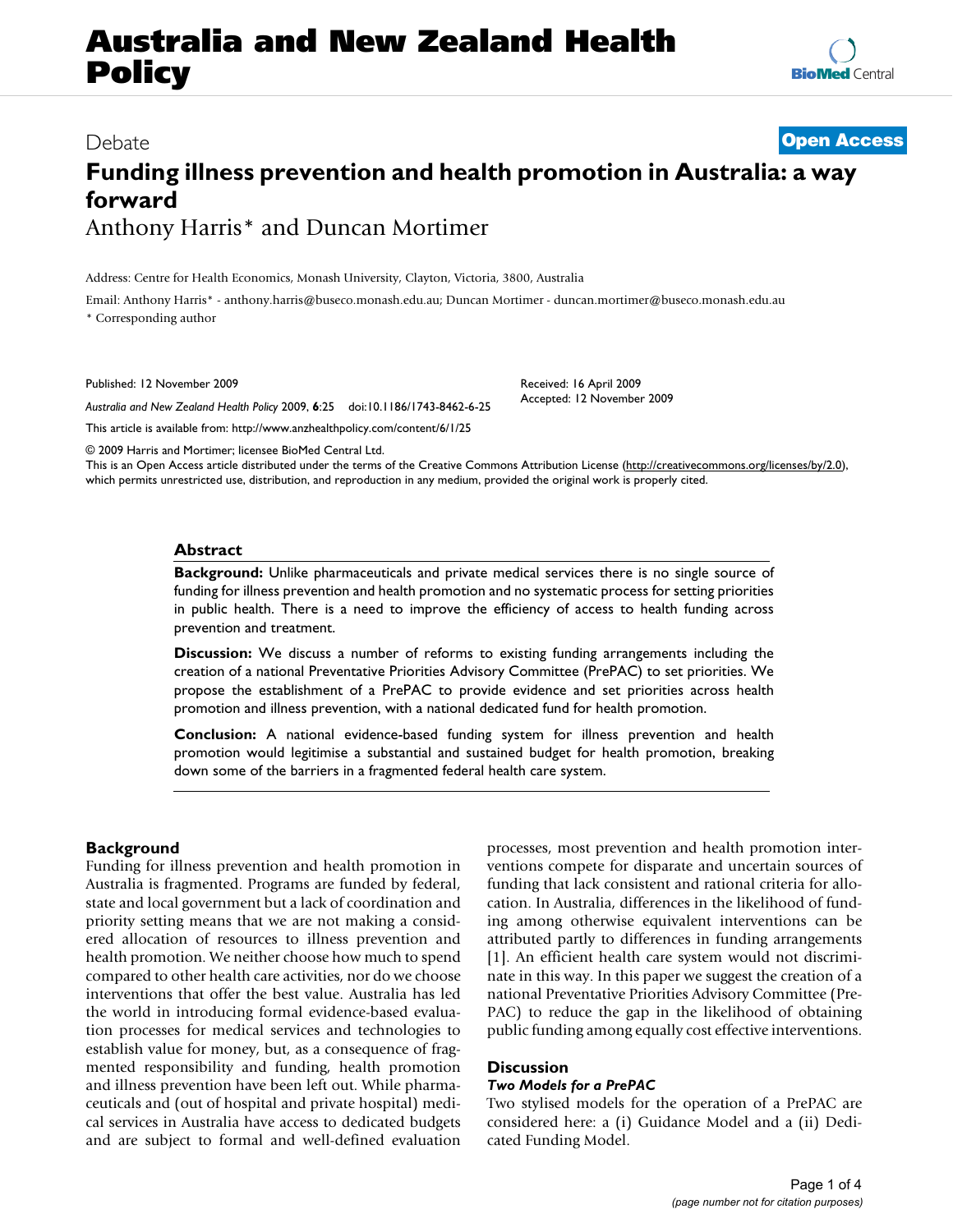#### *Guidance model*

The UK National Institute of Clinical Excellence (NICE) provides evidence-based guidance relating to health technologies and public health interventions [2-4]. The Public Health Interventions Advisory Committee (PHIAC) and Technology Appraisal Committees of NICE produce recommendations on the use of public health interventions and health technologies--based on consideration of the available evidence regarding effectiveness and the cost effectiveness. Under the guidance model, a proposed Pre-PAC would take a similar role to that of the PHIAC in England. It would take account of the strength of evidence on effectiveness and cost effectiveness of a prevention activity and might, for example, provide guidance that a particular activity should be given higher or lower priority. While the quality of evidence in the area of prevention is often not high, this is not necessarily a barrier to good decisionmaking [5]. It would produce a list of recommendations that funding agencies could take into account when making funding decisions and setting priorities for prevention. In 2009, COAG agreed to fund such a national preventive health agency with responsibility for providing evidence-based policy advice [6]; this model was endorsed by both the National Health and Hospital Reform Commission [7] and the Preventative Health Taskforce [8].

The main problem with a guidance model is that there is no mechanism for funding. The guidance model relies on a disparate set of independent funding agencies to implement PrePAC deliberations and recommendations. While the various responsible funding agencies might modify their own funding rules or processes to take account of PrePAC deliberations and recommendations, such recommendations would be neither necessary nor sufficient to secure funding. There may be no new funding allocated for prevention and no guarantee that the deliberations and recommendations of a PrePAC will have any impact at all upon resource allocation. Implementation involves much more than simply developing and disseminating guidance. The Guidance model therefore falls well-short of giving preventative interventions an equal chance of funding compared to otherwise equivalent interventions that benefit from access to a well-defined funding mechanism.

#### *Dedicated Prevention Fund*

A PrePAC allocating a dedicated prevention fund could be modelled on the operation of the Medical Services Advisory Committee (MSAC) [9] or the Pharmaceutical Benefits Advisory Committee (PBAC) in Australia [10]. Specifically, a PrePAC would advise a fund-holder on whether a particular intervention or program should be allocated money from a dedicated prevention fund. Recommendations accepted by the fund-holder would then be listed on a Prevention Benefits Schedule (PreBS).

Depending on funding arrangements, the fund-holder might be one or more of the Australian Health Ministers. For clinical prevention services provided by a registered provider to an individual patient, the PreBS could operate in much the same way as individual patient benefits listed on the Medicare Benefits Schedule (MBS) or the Pharmaceutical Benefits Schedule (PBS). That is to say, there would be a list of interventions approved for funding from the scheme on a per-service (e.g. individual consultation on diet or smoking behaviour) or per-patient basis (e.g. annual enrolment in a disease management program).

Following Goldsmith et al. [11], we distinguish clinical prevention from non-clinical preventative interventions such as: (i) health promotion that targets a population to encourage healthy behaviour and is provided by government or interest group organisations, (ii) health protection that reduces health risk by changing the physical or social environment often by regulation, and (iii) healthy public policy that involves social or economic interventions beyond the health sector. Individual patient benefits may be unsuitable for funding these categories of nonclinical prevention and alternative mechanisms would need to be used. For example, payments for health promotion interventions might be based on a list of lumpsum grants to cover a delimited set of activities over a defined time period. Examples might include: annual budget allocation to organisation(s) responsible for delivery of mass media education campaigns on road safety, healthy eating, physical activity, alcohol consumption, or smoking cessation; lump sum payment to local councils or community organisations for community events to promote community connectedness, safe communities or healthy lifestyle; or lump sum payment to schools for the establishment of programs to promote healthy lifestyle such as the walking school bus or sex education.

For healthy public policy and health protection interventions, the PreBS could be a list of lump-sum grants to cover a delimited set of activities at a specific geographic location. Examples might include: lump sum payment to local councils, state governments or community organisations to alter the physical environment either to promote healthy lifestyle (such as the provision of walking tracks/ pedestrian crossings, or improvements to parks and recreation areas) or to improve safety (provision of street signs near school crossings or provision of lighting or CCTV around train stations or shopping precincts); lump sum payment to schools to alter the physical environment to promote healthy lifestyle (such as establishment of a kitchen garden or sporting facilities); lump sum payment to schools to alter the social environment to improve safety (such as provision of interventions to reduce bullying).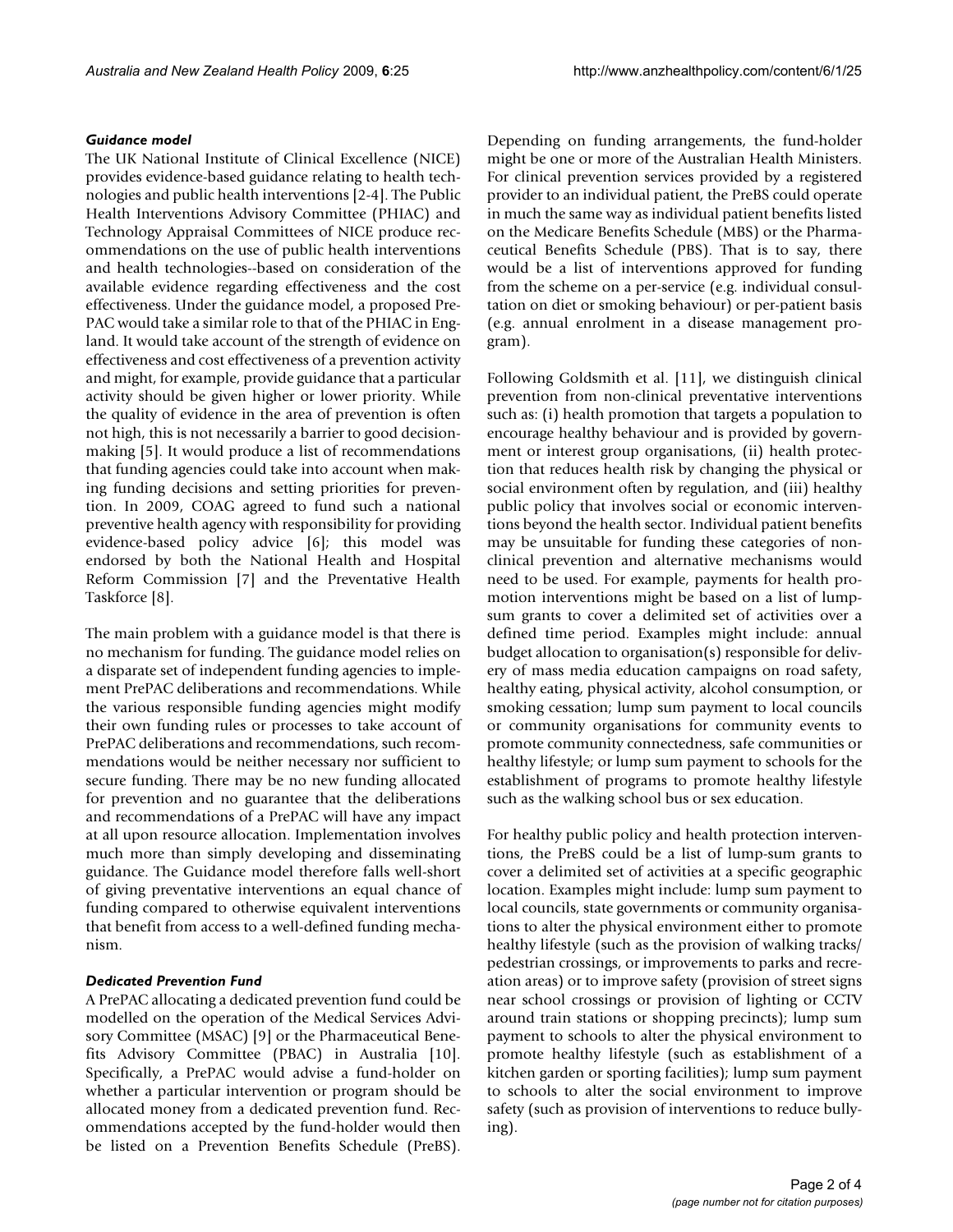Reimbursement via lump sum payments and annual budget allocations is no different in principle than perservice or per-patient payments. In each case evaluation of the safety, effectiveness and cost effectiveness of all preventative interventions would be for an approved indication and scale. For clinical prevention, the indication would typically relate to characteristics of the patient and the provider. For example, provision of group exercise sessions might only provide good value for money in people with diabetes or cardiovascular disease if they are predominantly focused on cardiovascular fitness (rather than strength or flexibility training). For health promotion and health protection interventions, the indication might instead relate to characteristics of the community. Provision of CCTV around train stations might only provide good value for money in areas that have a high level of street crime.

The PrePAC might therefore approve open-ended funding for a listed item in much the same way as the PBAC or MSAC, specifying an approved indication for each item. For clinical prevention, claims for PreBS items might follow similar procedures as for restricted benefit items on the PBS. The PrePAC might, however, choose to specify "pre-approval" status for some types of interventions; particularly for health promotion and health protection interventions that entail relatively large lump sum payments. Obtaining approval might require submission of evidence to substantiate that the intended use of funds meets the restriction for the relevant item number. For example, a council requesting funding for a pedestrian crossing might be required to provide traffic impact analyses, a community survey demonstrating community support, and an assessment of the impact of community structure on access to community nodes. Provision of funding for a specific pedestrian crossing with authority required status would therefore entail a two-stage process. First, the PrePAC would have to list pedestrian crossings on the schedule for an approved 'indication'. Second, the local council requesting funding for a specific pedestrian crossing would have to submit a request for approval demonstrating that the intended site meets the 'approved indication' and that the intervention conforms with the approved description in terms of its active constituent parts delivered effectively.

While the dedicated fund model has the advantage of simplicity and familiarity it does have a few boundary issues that would need to be resolved. Regulatory or infrastructure interventions may not sit easily in a health system funding scheme. Smoking or alcohol regulation or the provision of public transport could be appraised by a Pre-PAC but it is more difficult to imagine a PreBS with the capability to facilitate legislative change or to provide the necessary funding incentives for major infrastructure developments.

#### *A proposal for reform*

Currently clinical prevention is partially covered under existing programs (such as the MBS, PBS, and NIP). Other prevention and health promotion activities are more or less covered by one of a multiplicity of government (federal, state and local) and non-government organisations (such as the National Heart Foundation and Cancer Councils). Health protection and healthy public policy are currently handled within the relevant departments of federal, state or local governments. We propose reforms to existing funding arrangements that take account of the current state of play while increasing the efficiency of access to health funding across prevention and treatment. Specifically, we propose a PrePAC providing guidance with regard to health promotion, health protection and healthy public policy, but that relies on existing programs (such as the MBS, PBS, and NIP) to provide guidance and funding for clinical prevention. Delimiting the scope of a PrePAC in this way would capture the majority of interventions while minimising the risk of replicating the function of existing agencies. Gaps in the coverage of clinical prevention would then be handled by modifying the scope of services covered under existing programs by, for example, issuing Medicare Provider Numbers to a broader range of health care providers and adding item numbers to the MBS. Given the multiplicity of parties currently involved in appraisal of health promotion, health protection and healthy public policy (in contrast to the relatively small number of agencies with responsibility for clinical prevention), the creation of a PrePAC would yield substantial cost savings and improvements in the consistency and quality of evidence appraisals.

For health promotion, we believe that the PrePAC should be extended beyond the guidance model to allocate a national fund for health promotion activities. The creation of a PrePAC with responsibility for funding health promotion has the potential to reduce the number of programs making allocation decisions and can be expected to improve the consistency and quality of decision-making. A PrePBS would provide national coverage of health promotion activities and a clear pathway for funding for interventions that currently have no obvious source of funding.

While we believe that a PrePAC could make a valuable contribution by providing guidance for non-clinical prevention, many preventative interventions that might be categorised as health protection and healthy public policy would not be amenable to funding through an item based PreBS-type mechanism. The large-scale inter-sectoral nature of some health protection and healthy public pol-